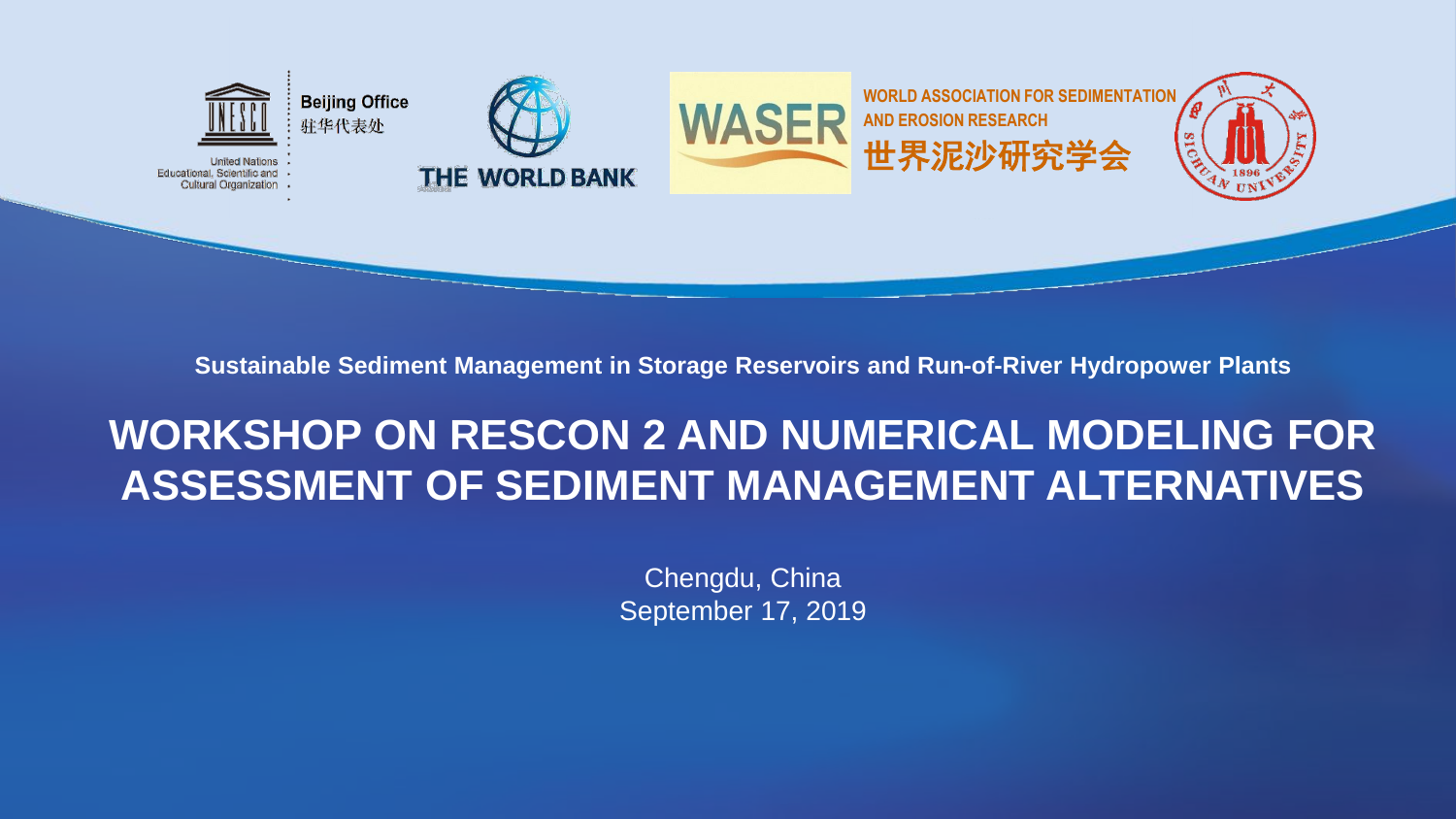| <b>Block 1</b> | $13:30 - 14:00$ | <b>Workshop Opening</b>                                                                                                                                                                                                                                                                                                                 |
|----------------|-----------------|-----------------------------------------------------------------------------------------------------------------------------------------------------------------------------------------------------------------------------------------------------------------------------------------------------------------------------------------|
|                |                 | Welcome speech, importance of sedimentation and sediment management for water resources management in China<br>and worldwide<br>Cheng Liu, IRTCES<br>World Bank's initiatives to increase awareness of the challenge and determination to address the issue of sedimentation<br>Pravin Karki, Global Lead hydropower & Dams, World Bank |
| <b>Block 2</b> | $14:00 - 15:00$ | Sedimentation and Sedimentation Management<br>Gregory L. Morris, Independent Consultant, World Bank<br>Sediment yield & monitoring<br>Predicting sedimentation rates and patterns<br>Sediment management countermeasures<br>Example reservoirs and interventions                                                                        |
| <b>Block 3</b> | $15:30 - 16:30$ | RESCON 2 overview and training<br>Nikolaos Efthymiou, Independent Consultant, World Bank<br>Methodological approach<br>Data collection and pre-processing<br>Model set-up and calibration<br>$\bullet$<br>Identification of optimum sediment management approach<br>Climate change analysis                                             |
| <b>Block 4</b> | $16:30 - 17:30$ | Introduction to numerical and physical modeling<br>Helmut Habersack, UNESCO Chair in Integrated River Research and Engineering, BOKU                                                                                                                                                                                                    |
|                |                 | Theoretical background to numerical and physical modelling<br>Capabilities of numerical and physical models in sediment management<br>Data requirements<br>Model setup and calibration<br>Application examples                                                                                                                          |